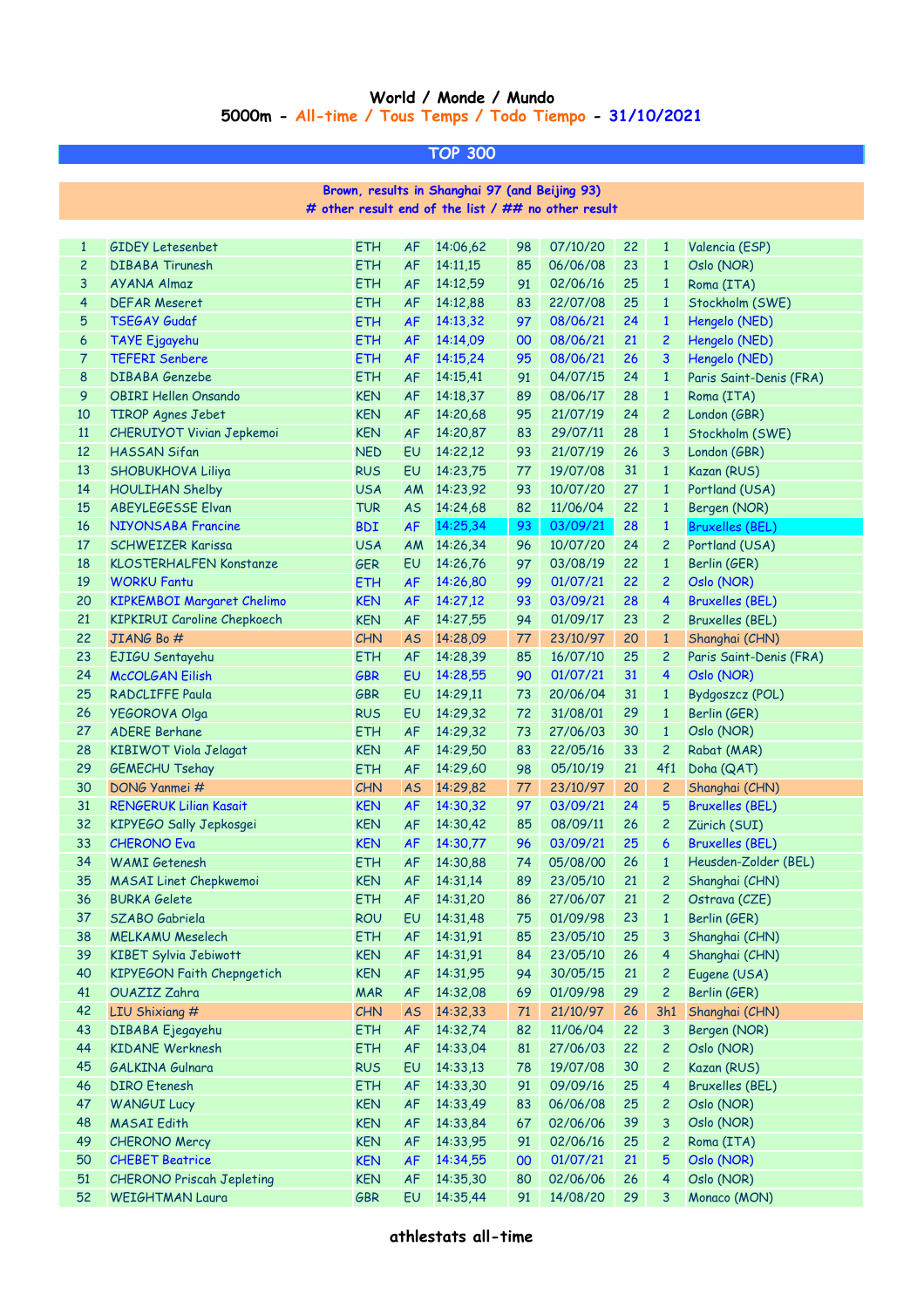| 53  | RIBEIRO Fernanda                   | <b>POR</b> | EU        | 14:36,45    | 69 | 22/07/95       | 26 | $\mathbf{1}$   | Hechtel (BEL)           |
|-----|------------------------------------|------------|-----------|-------------|----|----------------|----|----------------|-------------------------|
| 54  | <b>SELSOULI Mariem Alaoui</b>      | <b>MAR</b> | <b>AF</b> | 14:36,52    | 84 | 13/07/07       | 23 | $\mathbf{1}$   | Roma (ITA)              |
| 55  | <b>BEKELE Alemitu</b>              | <b>TUR</b> | <b>AS</b> | 14:36,79    | 77 | 27/08/10       | 33 | 4              | <b>Bruxelles (BEL)</b>  |
| 56  | <b>CAN Yasemin</b>                 | <b>TUR</b> | <b>AS</b> | 14:36,82    | 96 | 08/06/17       | 21 | 4              | Roma (ITA)              |
| 57  | <b>MAMO Meskerem</b>               | <b>ETH</b> | <b>AF</b> | 14:36,89    | 99 | 08/06/21       | 22 | 5              | Hengelo (NED)           |
| 58  | <b>AUGUSTO Jessica</b>             | <b>POR</b> | EU        | 14:37,07    | 81 | 16/07/10       | 29 | 5              | Paris Saint-Denis (FRA) |
| 59  | <b>KRISTIANSEN Ingrid</b>          | <b>NOR</b> | <b>EU</b> | 14:37,33    | 56 | 05/08/86       | 30 | $\mathbf{1}$   | Stockholm (SWE)         |
| 60  | KONOVALOVA Mariya                  | <b>RUS</b> | EU        | 14:38,09    | 74 | 19/07/08       | 34 | 3              | Kazan (RUS)             |
| 61  | OCHICHI Isabella                   | <b>KEN</b> | AF        | 14:38,21    | 79 | 26/08/05       | 26 | 4              | <b>Bruxelles (BEL)</b>  |
| 62  | <b>AYALEW Wude</b>                 | <b>ETH</b> | <b>AF</b> | 14:38,44    | 87 | 03/07/09       | 22 | 5              | Oslo (NOR)              |
|     |                                    |            |           |             |    |                |    |                |                         |
| 63  | <b>KISA Janet</b>                  | <b>KEN</b> | <b>AF</b> | 14:38,70    | 92 | 22/05/16       | 24 | 4              | Rabat (MAR)             |
| 64  | <b>FEYSA Hawi</b>                  | <b>ETH</b> | <b>AF</b> | 14:38,76    | 99 | 09/06/19       | 20 | 3              | Hengelo (NED)           |
| 65  | <b>ROWBURY Shannon</b>             | <b>USA</b> | AM        | 14:38,92    | 84 | 09/09/16       | 32 | 5              | <b>Bruxelles (BEL)</b>  |
| 66  | <b>CHENONGE Iness Chepkesis</b>    | <b>KEN</b> | <b>AF</b> | 14:39,19    | 82 | 16/07/10       | 28 | 6              | Paris Saint-Denis (FRA) |
| 67  | <b>TOMASHOVA Tatyana</b>           | <b>RUS</b> | <b>EU</b> | 14:39,22    | 75 | 31/08/01       | 26 | 4              | Berlin (GER)            |
| 68  | <b>CHEPKOECH Beatrice</b>          | <b>KEN</b> | AF        | 14:39,33    | 91 | 01/09/17       | 26 | 5              | <b>Bruxelles (BEL)</b>  |
| 69  | <b>SAINA Betsy</b>                 | <b>KEN</b> | <b>AF</b> | 14:39,49    | 88 | 18/07/14       | 26 | 5              | Monaco (MON)            |
| 70  | NAWOWUNA Alice Aprot               | <b>KEN</b> | <b>AF</b> | 14:39,56    | 94 | 09/09/16       | 22 | 6              | <b>Bruxelles (BEL)</b>  |
| 71  | <b>MALOT Leah</b>                  | <b>KEN</b> | <b>AF</b> | 14:39,83    | 72 | 01/09/00       | 28 | $\mathbf{1}$   | Berlin (GER)            |
| 72  | <b>SMITH Kimberley S</b>           | <b>NZL</b> | OC        | 14:39,89    | 81 | 27/02/09       | 28 | $\mathbf{1}$   | New-York (i USA)        |
| 73  | YIN Lili #                         | <b>CHN</b> | <b>AS</b> | 14:39,96    | 79 | 23/10/97       | 18 | 4              | Shanghai (CHN)          |
| 74  | <b>PAVEY Joanne</b>                | <b>GBR</b> | <b>EU</b> | 14:39,96    | 73 | 25/08/06       | 33 | 3              | <b>Bruxelles (BEL)</b>  |
| 75  | <b>KIPLAGAT Florence Jebet</b>     | <b>KEN</b> | AF        | 14:40,14    | 87 | 03/07/09       | 22 | 6              | Oslo (NOR)              |
| 76  | <b>SUN Yingjie</b>                 | CHN        | <b>AS</b> | 14:40,41    | 77 | 12/10/02       | 25 | $\mathbf{1}$   | Busan (KOR)             |
| 77  | ZADOROZHNAYA Yelena                | <b>RUS</b> | EU        | 14:40,47    | 77 | 24/06/01       | 24 | $\mathbf{1}$   | Bremen (GER)            |
| 78  | <b>MURIUKI Margaret Wangari</b>    | <b>KEN</b> | AF        | 14:40,48    | 86 | 13/06/13       | 27 | 4              | Oslo (NOR)              |
| 79  | <b>CHELANGAT Sheila</b>            | <b>KEN</b> | <b>AF</b> | 14:40,51    | 98 | 08/09/20       | 22 | $\overline{c}$ | Ostrava (CZE)           |
| 80  | O'SULLIVAN Sonia                   | IRL        | EU        | 14:41,02    | 69 | 25/09/00       | 31 | $\overline{c}$ | Sydney (AUS)            |
| 81  | <b>WORKU Ayelech</b>               | <b>ETH</b> | AF        | 14:41,23    | 79 | 05/08/00       | 21 | $\mathbf{1}$   | London (GBR)            |
| 82  | <b>KORIKWIANG Pauline Chemning</b> | <b>KEN</b> | AF        | 14:41,28    | 88 | 15/05/11       | 23 | 7              | Shanghai (CHN)          |
| 83  | <b>YESHANEH Ababel</b>             | <b>ETH</b> | AF        | 14:41,58    | 90 | 22/05/16       | 26 | 5              | Rabat (MAR)             |
| 84  | <b>MIKITENKO Irina</b>             | <b>GER</b> | EU        | 14:42,03    | 72 | 07/09/99       | 27 | 3              | Berlin (GER)            |
| 85  | <b>EL KAMCH Zhor</b>               | <b>MAR</b> | AF        | 14:42,53    | 73 | 11/07/03       | 30 | 5              | Roma (ITA)              |
| 86  | <b>MONSON Alicia</b>               | <b>USA</b> | <b>AM</b> | 14:42,56    | 98 | 03/09/21       | 23 | 9              | <b>Bruxelles (BEL)</b>  |
| 87  | OLJIRA Belaynesh                   | <b>ETH</b> | <b>AF</b> | 14:42,57    | 90 | 27/05/16       | 26 | 5              | Eugene (USA)            |
| 88  | <b>HUDDLE Molly</b>                | <b>USA</b> | <b>AM</b> |             | 84 | 18/07/14       | 30 | 6              | Monaco (MON)            |
|     |                                    |            |           | 14:42,64    |    |                | 20 |                |                         |
| 89  | DIDA Dera                          | <b>ETH</b> |           | AF 14:42,84 | 96 | 02/06/16       |    | 8              | Roma (ITA)              |
| 90  | GRØVDAL Karoline Bjerkeli          | <b>NOR</b> |           | EU 14:43,26 |    | 90 03/09/21 31 |    |                | 10 Bruxelles (BEL)      |
| 91  | <b>HEROYE Alemitu</b>              | <b>ETH</b> | AF        | 14:43,28    | 95 | 17/05/15       | 20 | 4              | Shanghai (CHN)          |
| 92  | <b>ANTENEH Emebet</b>              | <b>ETH</b> | AF        | 14:43,29    | 92 | 09/06/11       | 19 | 5              | Oslo (NOR)              |
| 93  | <b>CHEPTAI Irene</b>               | <b>KEN</b> | AF        | 14:43,42    | 92 | 27/05/16       | 24 | 6              | Eugene (USA)            |
| 94  | <b>XING Huina</b>                  | CHN        | <b>AS</b> | 14:43,64    | 84 | 13/08/05       | 21 | 5              | Helsinki (FIN)          |
| 95  | <b>CHEMNUNG Loice</b>              | <b>KEN</b> | <b>AF</b> | 14:43,65    | 97 | 20/08/21       | 24 | 4              | Eugene (USA)            |
| 96  | <b>HULL Jessica</b>                | <b>AUS</b> | OC        | 14:43,80    | 96 | 14/08/20       | 24 | 4              | Monaco (MON)            |
| 97  | <b>MRISHO Zakia</b>                | <b>TAN</b> | AF        | 14:43,87    | 84 | 13/08/05       | 21 | 6              | Helsinki (FIN)          |
| 98  | <b>MAURY Margaret</b>              | <b>FRA</b> | EU        | 14:43,90    | 74 | 03/09/04       | 30 | $\overline{c}$ | <b>Bruxelles (BEL)</b>  |
| 99  | <b>MEYER Elana</b>                 | <b>RSA</b> | AF        | 14:44,05    | 66 | 22/07/95       | 29 | $\overline{c}$ | Hechtel (BEL)           |
| 100 | DEBUES-STAFFORD Gabriela           | CAN        | <b>AM</b> | 14:44,12    | 95 | 06/09/19       | 24 | 7              | <b>Bruxelles (BEL)</b>  |
| 101 | <b>UTURA Sule</b>                  | <b>ETH</b> | AF        | 14:44,21    | 90 | 23/05/10       | 20 | 5              | Shanghai (CHN)          |
| 102 | <b>TULU Derartu</b>                | <b>ETH</b> | AF        | 14:44,22    | 72 | 05/09/03       | 31 | $\mathbf{1}$   | <b>Bruxelles (BEL)</b>  |
| 103 | FEKADU Beylanesh                   | <b>ETH</b> | AF        | 14:44,26    | 87 | 03/07/09       | 22 | 9              | Oslo (NOR)              |
| 104 | <b>BRUNET Roberta</b>              | ITA        | EU        | 14:44,50    | 65 | 16/08/96       | 31 | $\overline{c}$ | Köln (GER)              |
| 105 | <b>BELAYNEH Fantaye</b>            | <b>ETH</b> | AF        | 14:44,51    | 00 | 08/06/21       | 21 | 6              | Hengelo (NED)           |
| 106 | <b>FLANAGAN Shalane</b>            | <b>USA</b> | AM        | 14:44,80    | 81 | 13/04/07       | 26 | 1r1            | Walnut (USA)            |
| 107 | WANJIRU Veronica Nyaruai           | <b>KEN</b> | AF        | 14:44,82    | 89 | 31/05/12       | 23 | 5              | Roma (ITA)              |
| 108 | <b>VAQUERO Julia</b>               | <b>ESP</b> | EU        | 14:44,95    | 70 | 05/07/96       | 26 | 3              | Oslo (NOR)              |
| 109 | LAN Lixin ##                       | <b>CHN</b> | <b>AS</b> | 14:45,33    | 79 | 21/10/97       | 18 | 2h2            | Shanghai (CHN)          |
| 110 | <b>JACOBS Regina</b>               | <b>USA</b> | <b>AM</b> | 14:45,35    | 63 | 21/07/00       | 37 | $\mathbf{1}$   | Sacramento (USA)        |
| 111 | SONG Liqing #                      | CHN        | <b>AS</b> | 14:45,71    | 80 | 21/10/97       | 17 | 3h2            | Shanghai (CHN)          |
| 112 | <b>LOROUPE Tegla</b>               | <b>KEN</b> | <b>AF</b> | 14:45,95    | 73 | 05/08/00       | 27 | 3              | London (GBR)            |
|     |                                    |            |           |             |    |                |    |                |                         |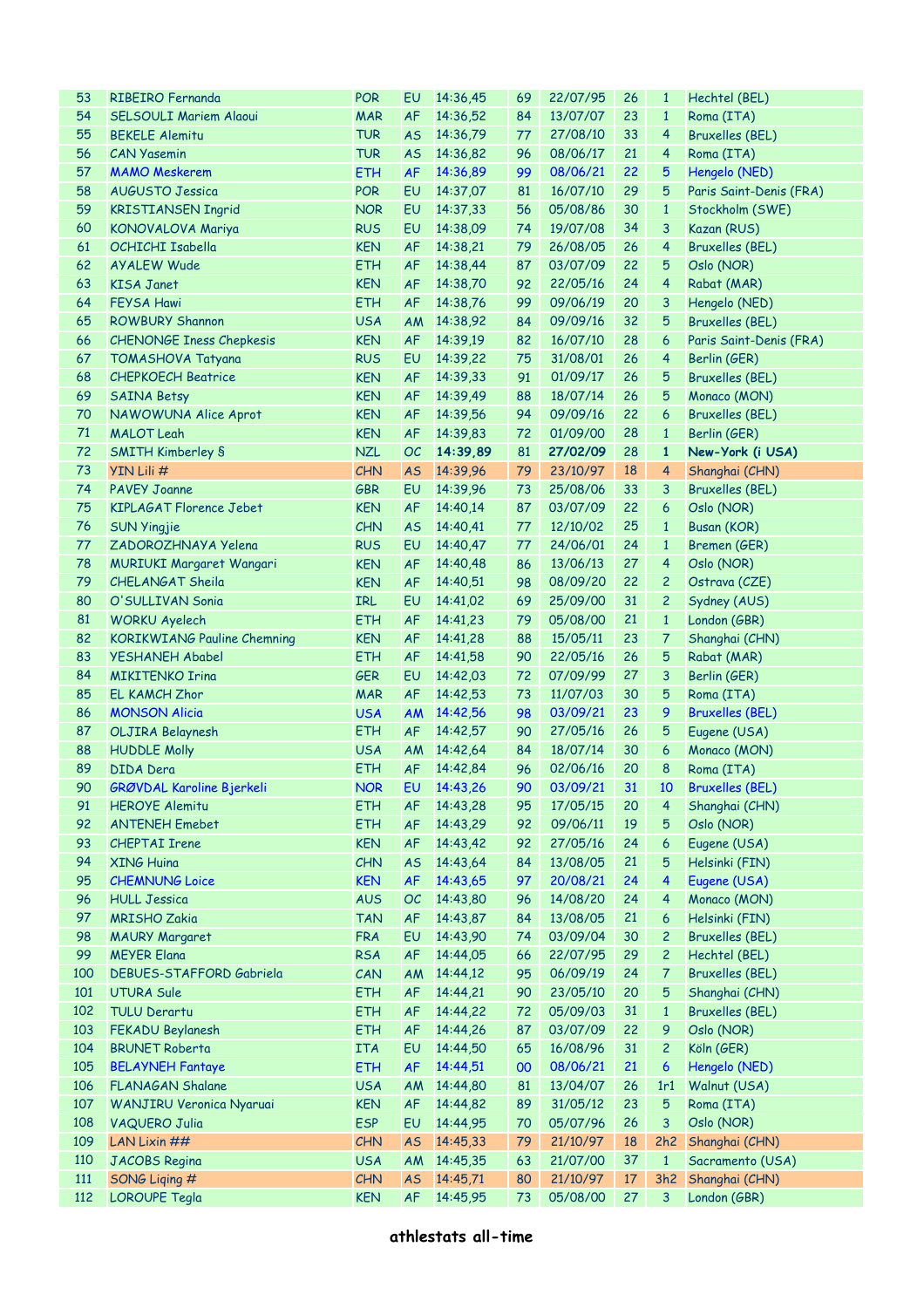| 113 | <b>ALEM Mizan</b>             | <b>ETH</b> | <b>AF</b> | 14:46,20    | 02 | 08/06/21       | 19 | 8                | Hengelo (NED)           |
|-----|-------------------------------|------------|-----------|-------------|----|----------------|----|------------------|-------------------------|
| 114 | <b>BATTOCLETTI Nadia</b>      | <b>ITA</b> | <b>EU</b> | 14:46,29    | 00 | 02/08/21       | 21 | 7f1              | Tokyo (JPN)             |
| 115 | <b>CHECA Dolores</b>          | <b>ESP</b> | <b>EU</b> | 14:46,30    | 82 | 09/06/11       | 29 | $\overline{7}$   | Oslo (NOR)              |
| 116 | <b>CHERUIYOT Rose</b>         | <b>KEN</b> | <b>AF</b> | 14:46,41    | 76 | 16/08/96       | 20 | 3                | Köln (GER)              |
| 117 | <b>BARSOSIO Sally</b>         | <b>KEN</b> | <b>AF</b> | 14:46,71    | 78 | 22/08/97       | 19 | 3                | <b>Bruxelles (BEL)</b>  |
| 118 | <b>CHEROMEI Lydia</b>         | <b>KEN</b> | <b>AF</b> | 14:46,72    | 77 | 26/08/97       | 20 | $\overline{c}$   | Berlin (GER)            |
| 119 | <b>MUGE Emily Chebet</b>      | <b>KEN</b> | <b>AF</b> | 14:46,89    | 86 | 29/08/13       | 27 | 4                | Zürich (SUI)            |
| 120 | <b>TIMBILIL Alice</b>         | <b>KEN</b> | <b>AF</b> | 14:47,06    | 83 | 08/07/05       | 22 | 8                | Roma (ITA)              |
| 121 | <b>CHERONO Gladys</b>         | <b>KEN</b> | <b>AF</b> | 14:47,12    | 83 | 29/08/13       | 30 | 5                | Zürich (SUI)            |
| 122 | DONG Zhaoxia ##               | <b>CHN</b> | <b>AS</b> | 14:47,20    | 74 | 23/10/97       | 23 | 5                | Shanghai (CHN)          |
| 123 | <b>KONGA Pauline</b>          | <b>KEN</b> | <b>AF</b> | 14:47,51    | 70 | 16/08/96       | 26 | 6                | Köln (GER)              |
| 124 | <b>JOHNSON Benita</b>         | <b>AUS</b> | OC        | 14:47,60    | 79 | 06/09/02       | 23 | 3                | Berlin (GER)            |
| 125 | PROKOPCUKA Jelena             | LAT        | <b>EU</b> | 14:47,71    | 76 | 01/08/00       | 24 | 5                | Stockholm (SWE)         |
| 126 | <b>KRAVTSOVA Olga</b>         | <b>BLR</b> | <b>EU</b> | 14:47,75    | 81 | 13/08/05       | 24 | 10               | Helsinki (FIN)          |
| 127 | <b>BELKACEM Yamna</b>         | <b>FRA</b> | <b>EU</b> | 14:47,79    | 74 | 01/08/00       | 26 | 6                | Stockholm (SWE)         |
| 128 | <b>CRANNY Elise</b>           | <b>USA</b> | AM        | 14:48,02    | 96 | 30/06/20       | 24 | $\mathbf{1}$     | Portland (USA)          |
| 129 | <b>PIETERSE Zola</b>          | <b>GBR</b> | <b>EU</b> | 14:48.07    | 66 | 26/08/85       | 19 | $\mathbf{1}$     | London (GBR)            |
| 130 | <b>LEGHZAOUI Asmae</b>        | <b>MAR</b> | AF        | 14:48,31    | 76 | 01/09/00       | 24 | 4                | Berlin (GER)            |
| 131 | <b>DOMINGUEZ Marta</b>        | <b>ESP</b> | <b>EU</b> | 14:48,33    | 75 | 26/08/03       | 28 | 4h1              | Paris Saint-Denis (FRA) |
| 132 | <b>YALEW Genet</b>            | <b>ETH</b> | AF        | 14:48,43    | 92 | 31/05/12       | 20 | $\overline{7}$   | Roma (ITA)              |
| 133 | WANG Dongmei ##               | <b>CHN</b> | <b>AS</b> | 14:48,45    | 73 | 23/10/97       | 24 | 6                | Shanghai (CHN)          |
| 134 | <b>FRASER Vanessa S</b>       | <b>USA</b> | AM        | 14:48,51    | 95 | 27/02/20       | 25 | 2f1              | Boston (i USA)          |
| 135 | <b>WIGENE Susanne</b>         | <b>NOR</b> | <b>EU</b> | 14:48,53    | 78 | 26/08/05       | 27 | 5                | <b>Bruxelles (BEL)</b>  |
| 136 | <b>MUIR Laura S</b>           | <b>GBR</b> | <b>EU</b> | 14:49.12    | 93 | 04/01/17       | 24 | $\mathbf{1}$     | Glasgow (i GBR)         |
| 137 | <b>KITE</b> Gloriah           | <b>KEN</b> | <b>AF</b> |             | 98 | 21/07/19       | 21 |                  |                         |
|     |                               |            |           | 14:49,22    |    |                |    | 9                | London (GBR)            |
| 138 | <b>KWAMBAI Irene</b>          | <b>KEN</b> | <b>AF</b> | 14:49,32    | 78 | 02/06/06       | 28 | 9                | Oslo (NOR)              |
| 139 | <b>AYALEW Hiwot</b>           | <b>ETH</b> | <b>AF</b> | 14:49,36    | 90 | 09/06/11       | 21 | 8                | Oslo (NOR)              |
| 140 | <b>McKIERNAN Catherina</b>    | <b>IRL</b> | EU        | 14:49,40    | 69 | 16/08/96       | 27 | $\overline{7}$   | Köln (GER)              |
| 141 | <b>BAHTA Meraf</b>            | <b>SWE</b> | EU        | 14:49,95    | 89 | 22/05/16       | 27 | $\overline{7}$   | Rabat (MAR)             |
| 142 | <b>DIRIBA Buze</b>            | <b>ETH</b> | <b>AF</b> | 14:50,02    | 94 | 13/06/13       | 19 | 6                | Oslo (NOR)              |
| 143 | <b>FRERICHS Courtney</b>      | <b>USA</b> | AM        | 14:50,06    | 93 | 30/06/20       | 27 | $\overline{c}$   | Portland (USA)          |
| 144 | <b>AYANU Workitu</b>          | <b>ETH</b> | <b>AF</b> | 14:50,15    | 87 | 15/06/07       | 20 | 5                | Oslo (NOR)              |
| 145 | <b>ONGORI Philes Moora</b>    | <b>KEN</b> | <b>AF</b> | 14:50,15    | 86 | 14/10/07       | 21 | $\mathbf{1}$     | Kofu (JPN)              |
| 146 | <b>MOMANYI Grace Kwamboka</b> | <b>KEN</b> | <b>AF</b> | 14:50,77    | 81 | 03/07/09       | 28 | 12               | Oslo (NOR)              |
| 147 | <b>MINSEWO Abersh</b>         | <b>ETH</b> | AF        | 14:50,88    | 01 | 03/09/21       | 20 | 12               | <b>Bruxelles (BEL)</b>  |
| 148 | <b>KRUMINS Susan</b>          | <b>NED</b> | <b>EU</b> | 14:51,25    | 86 | 01/09/17       | 31 | 9                | <b>Bruxelles (BEL)</b>  |
| 149 | <b>NORRIS Josette</b>         | <b>USA</b> |           | AM 14:51,32 | 95 | 25/07/21       | 26 | $\mathbf{1}$     | Azusa (USA)             |
|     | 150 KASTOR Deena              | <b>USA</b> |           | AM 14:51,62 |    | 73 01/08/00 27 |    |                  | 9 Stockholm (SWE)       |
| 151 | JAMAL Maryam Yusuf            | <b>BRN</b> | <b>AS</b> | 14:51,68    | 84 | 29/05/05       | 21 | $\overline{c}$   | Hengelo (NED)           |
| 152 | <b>KAVAKLIOGLU Ebru</b>       | <b>TUR</b> | <b>AS</b> | 14:51,69    | 70 | 27/08/99       | 29 | 5                | Sevilla (ESP)           |
| 153 | <b>TUFA Mestawet</b>          | <b>ETH</b> | AF        | 14:51,72    | 83 | 26/05/07       | 24 | 4                | Hengelo (NED)           |
| 154 | <b>JEPKEMEI Daisy</b>         | <b>KEN</b> | AF        | 14:51,72    | 96 | 01/09/19       | 23 | $\mathbf{1}$     | Berlin (GER)            |
| 155 | <b>JERUTO Norah</b>           | <b>KEN</b> | AF        | 14:51,73    | 95 | 01/09/19       | 24 | $\overline{c}$   | Berlin (GER)            |
| 156 | <b>WANG Junxia</b>            | CHN        | <b>AS</b> | 14:51,87    | 73 | 05/05/96       | 23 | $\mathbf{1}$     | Nanjing (CHN)           |
| 157 | <b>INFELD Emily S</b>         | <b>USA</b> | AM        | 14:51,91    | 90 | 27/02/20       | 30 | 3f1              | Boston (i USA)          |
| 158 | <b>SCHNEIDER Rachel</b>       | <b>USA</b> | AM        | 14:52,04    | 91 | 15/05/21       | 30 | 3f1              | <b>Irvine (USA)</b>     |
| 159 | <b>COOPER Abbey</b>           | <b>USA</b> | <b>AM</b> | 14:52,37    | 92 | 20/08/21       | 29 | $\boldsymbol{6}$ | Eugene (USA)            |
| 160 | <b>HIRONAKA Ririka</b>        | <b>JPN</b> | <b>AS</b> | 14:52,84    | 00 | 02/08/21       | 21 | 9f1              | Tokyo (JPN)             |
| 161 | <b>GEZAHEGNE Kalkidan</b>     | <b>BRN</b> | <b>AS</b> | 14:52,92    | 91 | 01/06/21       | 30 | $\overline{c}$   | Montreuil (FRA)         |
| 162 | <b>FUKUSHI Kayoko</b>         | <b>JPN</b> | <b>AS</b> | 14:53,22    | 82 | 08/07/05       | 23 | 12               | Roma (ITA)              |
| 163 | <b>JEBET Ruth</b>             | <b>BRN</b> | <b>AS</b> | 14:53,41    | 96 | 18/05/17       | 21 | $\mathbf{1}$     | Baku (AZE)              |
| 164 | <b>TEFERI Selamawit</b>       | <b>ISR</b> | <b>AS</b> | 14:53,43    | 94 | 30/07/21       | 27 | 8h1              | Tokyo (JPN)             |
| 165 | LEWETEGN Sentayehu            | <b>ETH</b> | AF        | 14:53,44    | 96 | 08/07/17       | 21 | $\overline{c}$   | Kortrijk (BEL)          |
| 166 | YEHUALAW Yalemzerf            | <b>ETH</b> | AF        | 14:53,77    | 99 | 12/06/21       | 22 | $\mathbf{1}$     | Nice (FRA)              |
| 167 | <b>COURTNEY Melissa</b>       | GBR        | EU        | 14:53,82    | 93 | 30/05/19       | 26 | 8                | Stockholm (SWE)         |
| 168 | <b>SISSON Emily</b>           | <b>USA</b> | AM        | 14:53,84    | 91 | 15/05/21       | 30 | 4f1              | <b>Irvine (USA)</b>     |
| 169 | KIPROTICH Sheila Chepkirui    | <b>KEN</b> | <b>AF</b> | 14:54,05    | 90 | 13/08/17       | 27 | $\overline{7}$   | London (GBR)            |
| 170 | <b>ARTYOMOVA Natalya</b>      | <b>RUS</b> | EU        | 14:54,08    | 63 | 09/09/85       | 22 | $\mathbf{1}$     | Podolsk (RUS)           |
| 171 | <b>TWELL Stephanie</b>        | <b>GBR</b> | EU        | 14:54,08    | 89 | 27/08/10       | 21 | 11               | <b>Bruxelles (BEL)</b>  |
| 172 | <b>WELLINGS Eloise</b>        | <b>AUS</b> | OC        | 14:54,11    | 82 | 18/08/06       | 24 | 6                | Zürich (SUI)            |
|     |                               |            |           |             |    |                |    |                  |                         |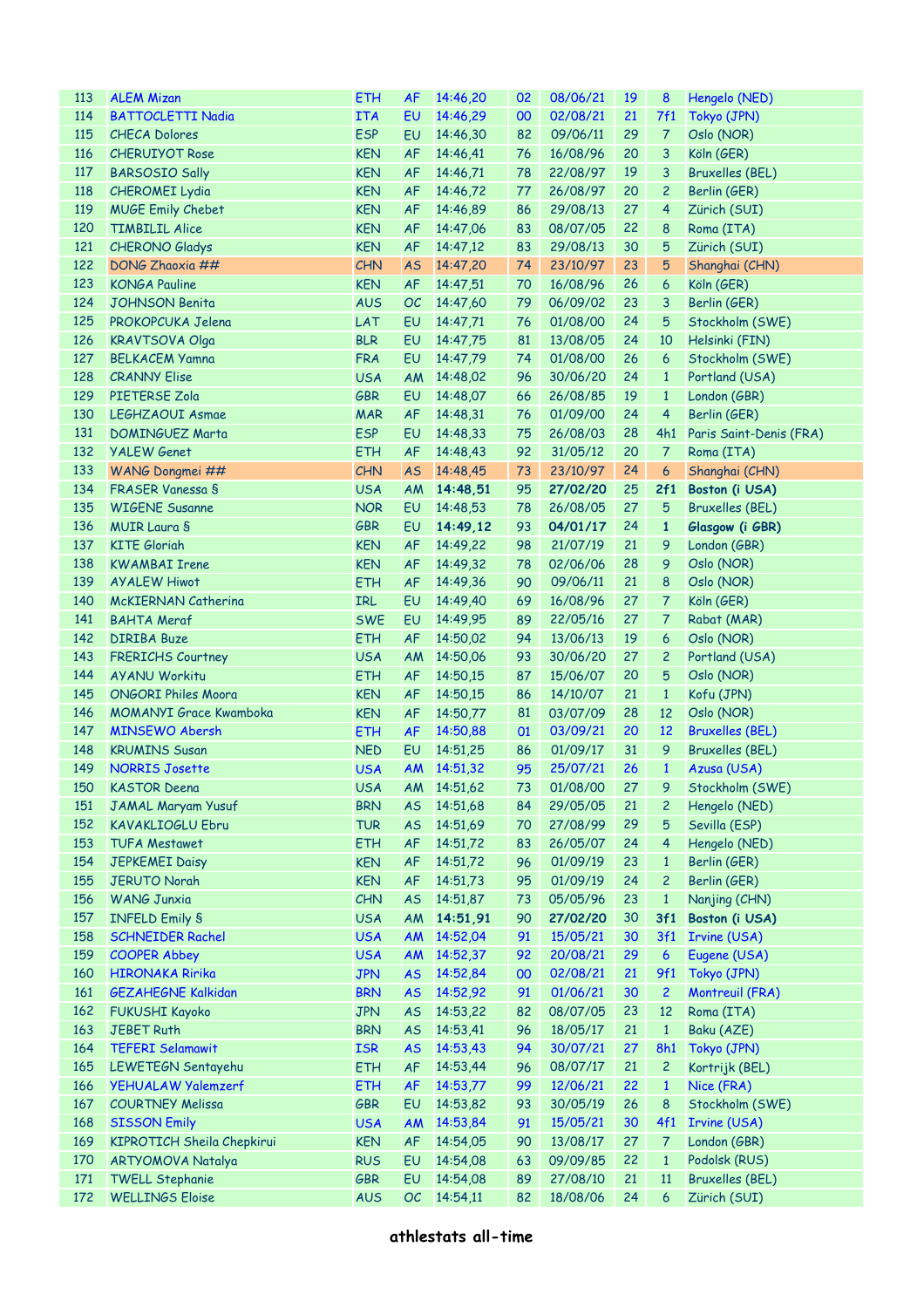| 173 | <b>MULATE Bosena</b>          | <b>ETH</b> | <b>AF</b> | 14:54,22                | 01 | 11/06/21 | 20        | $\mathbf{1}$   | Carquefou (FRA)                |
|-----|-------------------------------|------------|-----------|-------------------------|----|----------|-----------|----------------|--------------------------------|
| 174 | <b>RHINES Jennifer</b>        | <b>USA</b> | AM        | 14:54,29                | 74 | 06/06/08 | 34        | 5              | Oslo (NOR)                     |
| 175 | <b>MOREIRA Sara</b>           | <b>POR</b> | <b>EU</b> | 14:54,71                | 85 | 01/08/10 | 25        | 3              | Barcelona (ESP)                |
| 176 | <b>BELETE Mimi</b>            | <b>BRN</b> | <b>AS</b> | 14:54,71                | 88 | 18/07/15 | 27        | $\mathbf{1}$   | Heusden-Zolder (BEL)           |
| 177 | <b>BABCOCK Courtney</b>       | CAN        | AM        | 14:54,98                | 72 | 30/08/03 | 31        | 8              | Paris Saint-Denis (FRA)        |
| 178 | <b>GOUCHER Kara</b>           | <b>USA</b> | AM        | 14:55,02                | 78 | 16/09/07 | 29        | 3              | Berlin (GER)                   |
| 179 | <b>CHEPKEMEI Susan</b>        | <b>KEN</b> | <b>AF</b> | 14:55,27                | 75 | 13/07/01 | 26        | 5              | Oslo (NOR)                     |
| 180 | <b>MWANGI Rebecca</b>         | <b>KEN</b> | <b>AF</b> | 14:55,32                | 01 | 20/09/20 | 19        | 1f3            | Kumagaya (JPN)                 |
| 181 | <b>JELAGAT Irene</b>          | <b>KEN</b> | <b>AF</b> | 14:55,49                | 88 | 17/05/15 | 27        | 5              | Shanghai (CHN)                 |
| 182 | <b>KLIMINA Viktoriya</b>      | <b>RUS</b> | EU        | 14:55,55                | 76 | 19/07/08 | 32        | 5              | Kazan (RUS)                    |
| 183 | <b>DANIEL Rahel</b>           | ERI        | <b>AF</b> | 14:55,56                | 01 | 08/06/21 | 20        | 9              | Hengelo (NED)                  |
| 184 |                               |            |           |                         |    |          | 23        | 11             |                                |
|     | <b>UHL Lisa</b>               | <b>USA</b> | AM        | 14:55,74                | 87 | 16/07/10 |           |                | Paris Saint-Denis (FRA)        |
| 185 | <b>BONDARENKO Olga</b>        | <b>RUS</b> | EU        | 14:55,76                | 60 | 09/09/85 | 25        | $\overline{c}$ | Podolsk (RUS)                  |
| 186 | NENASHEVA Viktoriya           | <b>RUS</b> | EU        | 14:55,82                | 70 | 08/07/96 | 26        | $\mathbf{1}$   | Stockholm (SWE)                |
| 187 | NIIYA Hitomi                  | <b>JPN</b> | <b>AS</b> | 14:55,83                | 88 | 20/09/20 | 32        | 2f3            | Kumagaya (JPN)                 |
| 188 | <b>RUDOLPH Amy</b>            | <b>USA</b> | AM        | 14:56,04                | 73 | 08/07/96 | 23        | $\overline{c}$ | Stockholm (SWE)                |
| 189 | <b>PETERS Annette</b>         | <b>USA</b> | AM        | 14:56,07                | 65 | 27/08/93 | 28        | $\overline{c}$ | Berlin (GER)                   |
| 190 | SANDELL Annemari              | <b>FIN</b> | EU        | 14:56,22                | 77 | 08/07/96 | 19        | 4              | Stockholm (SWE)                |
| 191 | BARRINGER-SIMPSON Jennifer    | <b>USA</b> | AM        | 14:56,26                | 86 | 29/08/13 | 27        | 7              | Zürich (SUI)                   |
| 192 | <b>KIROS Aheza</b>            | <b>ETH</b> | <b>AF</b> | 14:56,33                | 85 | 16/05/09 | 24        | $\mathbf{1}$   | Carson (USA)                   |
| 193 | ASSEFA Sofia                  | <b>ETH</b> | <b>AF</b> | 14:56,37                | 87 | 13/05/17 | 30        | 6              | Shanghai (CHN)                 |
| 194 | <b>KIPLAGAT Lornah</b>        | <b>NED</b> | EU        | 14:56,43                | 74 | 05/08/03 | 29        | 3              | Stockholm (SWE)                |
| 195 | <b>CHEROTICH Daisy</b>        | <b>KEN</b> | <b>AF</b> | 14:56.46                | 97 | 03/09/21 | 24        | 14             | <b>Bruxelles (BEL)</b>         |
| 196 | <b>BEGLEY Amy</b>             | <b>USA</b> | AM        | 14:56,72                | 78 | 03/07/10 | 32        | 5              | Eugene (USA)                   |
| 197 | CHEPCHUMBA Pamela             | <b>KEN</b> | <b>AF</b> | 14:56,75                | 79 | 04/06/01 | 22        | 4              | Hengelo (NED)                  |
| 198 | <b>MURRAY Yvonne</b>          | <b>GBR</b> | EU        | 14:56,94                | 64 | 07/07/95 | 31        | 4              | London (GBR)                   |
| 199 | <b>YORDANOVA Daniela</b>      | <b>BUL</b> | EU        | 14:56,95                | 76 | 25/09/00 | 24        | 10             | Sydney (AUS)                   |
| 200 | <b>SECCAFIEN Andrea</b>       | CAN        | AM        | 14:57,07                | 90 | 29/05/21 | 31        |                | 2f1 Portland (USA)             |
| 201 | NDIEMA Esther Chemtai         | <b>KEN</b> | <b>AF</b> | 14:57,16                | 88 | 30/05/10 | 22        | 3              | Hengelo (NED)                  |
| 202 | <b>GEBRESELASSIE Goytatom</b> | <b>ETH</b> | <b>AF</b> | 14:57,33                | 95 | 18/07/15 | 20        | $\overline{c}$ | Heusden-Zolder (BEL)           |
| 203 | <b>GEBRU Azemra</b>           | <b>ETH</b> | <b>AF</b> | 14:57,38                | 92 | 08/07/17 | 25        | 4              | Kortrijk (BEL)                 |
| 204 | <b>STAEHLI Julie-Anne</b>     | CAN        | <b>AM</b> | 14:57,50                | 93 | 29/05/21 | 28        |                | 3f1 Portland (USA)             |
| 205 | <b>BUCHALSKI Allie</b>        | <b>USA</b> | <b>AM</b> | 14:57,54                | 95 | 06/03/21 | 26        | $\overline{c}$ | San Juan Capistrano (USA)      |
| 206 | <b>MUSSONI Naomi</b>          | <b>KEN</b> | <b>AF</b> | 14:57,77                | 98 | 27/06/21 | 23        |                | Osaka (JPN)                    |
| 207 | <b>PURRIER Elinor</b>         | <b>USA</b> | <b>AM</b> | 14:58,17                | 95 | 05/10/19 | 24        |                | 11f1 Doha (QAT)                |
| 208 | <b>YVELAIN Fatima</b>         | <b>FRA</b> | EU        | 14:58,18                | 69 | 07/09/99 | 30        | 6              | Berlin (GER)                   |
| 209 | <b>BULO Shuru</b>             | <b>ETH</b> | <b>AF</b> | 14:58,20                | 98 | 13/07/17 | 19        |                | 1r1 Abashiri (JPN)             |
|     | 210 KELATI FREZGHI Weini      | <b>USA</b> |           | AM 14:58,24 96 06/03/21 |    |          |           |                | 25 3 San Juan Capistrano (USA) |
| 211 | da FONSECA-WÖLLHEIM Kristina  | <b>GER</b> | EU        | 14:58,43                |    | 07/09/99 | 27        | 7              |                                |
|     |                               |            |           |                         | 72 |          |           |                | Berlin (GER)                   |
| 212 | <b>FLESHMAN Lauren</b>        | <b>USA</b> | AM        | 14:58,48                | 81 | 31/05/08 | 27        | $\mathbf{1}$   | New York (USA)                 |
| 213 | <b>MULETA Lomi</b>            | <b>ETH</b> | <b>AF</b> | 14:58,53                | 01 | 12/06/21 | 20        | 3              | Nice (FRA)                     |
| 214 | <b>MASAI Magdalene</b>        | <b>KEN</b> | <b>AF</b> | 14:58,54                | 93 | 17/05/15 | 22        | 7              | Shanghai (CHN)                 |
| 215 | <b>BUSCOMB Camille</b>        | <b>NZL</b> | OC        | 14:58,59                | 90 | 05/10/19 | 29        |                | 12f1 Doha (QAT)                |
| 216 | <b>WESSEL Kathrin</b>         | <b>GER</b> | EU        | 14:58,71                | 67 | 10/09/91 | 24        | $\mathbf{1}$   | Berlin (GER)                   |
| 217 | <b>KAMULU Pauline Kaveke</b>  | <b>KEN</b> | AF        | 14:58,82                | 94 | 13/07/17 | 23        | 2r1            | Abashiri (JPN)                 |
| 218 | <b>GUIDA Maria</b>            | <b>ITA</b> | EU        | 14:58,84                | 66 | 05/06/96 | 30        | 4              | Roma (ITA)                     |
| 219 | <b>SALPETER Lonah Chemtai</b> | <b>ISR</b> | <b>AS</b> | 14:59,02                | 88 | 21/07/19 | 31        | 14             | London (GBR)                   |
| 220 | <b>SCOTT Dominique</b>        | <b>RSA</b> | AF        | 14:59,08                | 92 | 21/07/19 | 27        | 15             | London (GBR)                   |
| 221 | <b>RUNYAN Marla</b>           | <b>USA</b> | <b>AM</b> | 14:59,20                | 69 | 29/05/04 | 35        | $\mathbf{1}$   | Boston (USA)                   |
| 222 | <b>BERKUT Natalya</b>         | <b>UKR</b> | EU        | 14:59,26                | 75 | 12/06/04 | 29        | $\mathbf{1}$   | Moskva (RUS)                   |
| 223 | <b>WEYERMANN Anita</b>        | SUI        | EU        | 14:59,28                | 77 | 05/06/96 | 19        | 5              | Roma (ITA)                     |
| 224 | ZHILYAYEVA Alla               | <b>RUS</b> | EU        | 14:59,46                | 69 | 25/07/04 | 35        | $\overline{4}$ | Tula (RUS)                     |
| 225 | <b>EISA Medina</b>            | <b>ETH</b> | <b>AF</b> | 14:59,53                | 05 | 08/06/21 | <b>16</b> | 10             | Hengelo (NED)                  |
| 226 | <b>NUTTALL Liz</b>            | <b>GBR</b> | EU        | 14:59,56                | 64 | 22/07/95 | 31        | 3              | Hechtel (BEL)                  |
| 227 | <b>MONDOR</b> Émilie          | CAN        | <b>AM</b> | 14:59,68                | 81 | 26/08/03 | 22        | 7h1            | Paris Saint-Denis (FRA)        |
| 228 | ROMANOVA Yelena               | <b>RUS</b> | EU        | 14:59,70                | 63 | 10/09/91 | 28        | $\overline{c}$ | Berlin (GER)                   |
| 229 | <b>BOGOMALOVA Galina</b>      | <b>RUS</b> | EU        | 14:59,72                | 77 | 25/07/04 | 27        | 5              | Tula (RUS)                     |
| 230 | van BUSKIRK Kate              | CAN        | <b>AM</b> | 14:59,80                | 87 | 15/05/21 | 34        | 5f1            | <b>Irvine (USA)</b>            |
| 231 | <b>MOCKENHAUPT Sabrina</b>    | <b>GER</b> | EU        | 14:59,88                | 80 | 20/05/09 | 29        | 1r1            | Koblenz (GER)                  |
| 232 | <b>TANAKA Nozomi</b>          | <b>JPN</b> | <b>AS</b> | 14:59,93                | 99 | 30/07/21 | 22        |                | 6h2 Tokyo (JPN)                |
|     |                               |            |           |                         |    |          |           |                |                                |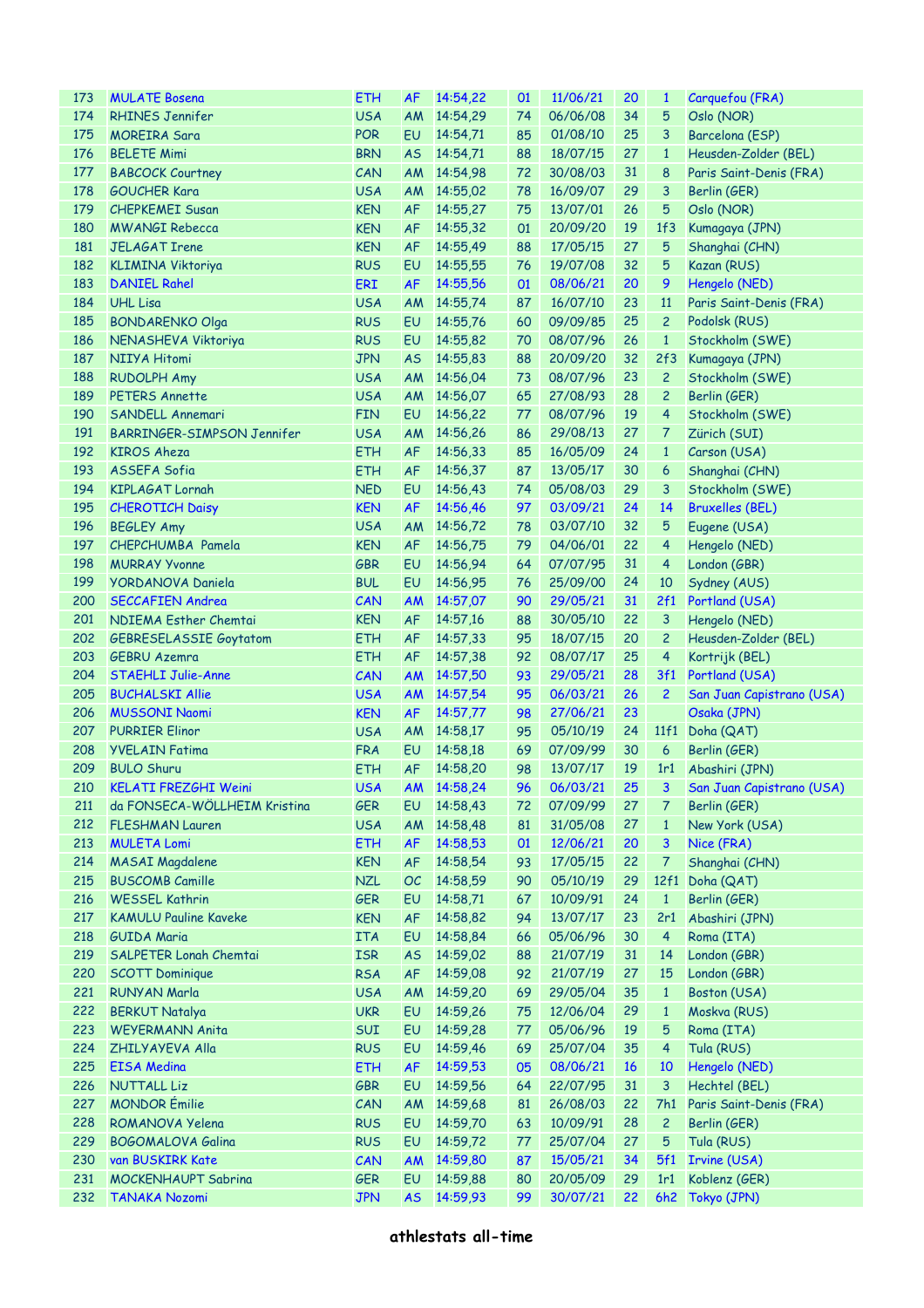| 233 | <b>PLUMER PattiSue</b>          | <b>USA</b> | <b>AM</b> | 15:00,00       | 62 | 03/07/89    | 27 | $\overline{c}$          | Stockholm (SWE)         |
|-----|---------------------------------|------------|-----------|----------------|----|-------------|----|-------------------------|-------------------------|
| 234 | <b>VOLKOVA Yekaterina</b>       | <b>RUS</b> | EU        | 15:00,02       | 78 | 03/08/07    | 29 | $\mathbf{1}$            | Tula (RUS)              |
| 235 | GALVÁN RODRÍGUEZ Laura Esther   | <b>MEX</b> | <b>AM</b> | 15:00,16       | 91 | 30/07/21    | 30 | 11h1                    | Tokyo (JPN)             |
| 236 | <b>CHEPCHUMBA Peningh</b>       | <b>KEN</b> | AF        | 15:00,26       | 85 | 11/07/08    | 23 | 5                       | Roma (ITA)              |
| 237 | <b>WYETH Alison</b>             | <b>GBR</b> | EU        | 15:00,37       | 64 | 07/07/95    | 31 | 5                       | London (GBR)            |
| 238 | <b>MASLOVA Daria</b>            | KGZ        | <b>AS</b> | 15:00,42       | 95 | 18/05/17    | 22 | 3                       | Baku (AZE)              |
| 239 | <b>MOHAMMED Alia Saeed</b>      | <b>UAE</b> | <b>AS</b> | 15:00,45       | 91 | 18/05/17    | 26 | 4                       | Baku (AZE)              |
| 240 | <b>ALEMU Derebe</b>             | <b>ETH</b> | AF        | 15:00,56       | 83 | 23/07/05    | 22 | 4                       | Heusden-Zolder (BEL)    |
| 241 | <b>ANTOCI-IAGAR Elena</b>       | <b>ROU</b> | EU        | 15:00,6        | 75 | 11/05/08    | 33 | $\mathbf{1}$            | Craiova (ROU)           |
| 242 | <b>CHELANGAT Sarah</b>          | <b>UGA</b> | AF        | 15:00,61       | 01 | 15/06/19    | 18 | 2                       | Nijmegen (NED)          |
| 243 | CHESANG Stella                  | <b>UGA</b> | AF        | 15:00.72       | 96 | 09/06/19    | 23 | 8                       | Hengelo (NED)           |
| 244 | <b>MONTEIRO Inês</b>            | <b>POR</b> | EU        | 15:01.06       | 80 | 03/07/09    | 29 | 16                      | Oslo (NOR)              |
| 245 | <b>GODFAY Afera</b>             | <b>ETH</b> | AF        | 15:01,20       | 91 | 27/05/12    | 21 | 4                       | Rabat (MAR)             |
| 246 | <b>WILLIAMS Lynn</b>            | CAN        | AM        | 15:01,30       | 60 | 03/07/89    | 29 | 3                       | Stockholm (SWE)         |
| 247 | <b>CULPEPPER Shayne</b>         | <b>USA</b> | AM        | 15:01,36       | 73 | 30/04/04    | 31 | 2r1                     | Palo Alto (USA)         |
| 248 | <b>KOSGEI Salina</b>            | <b>KEN</b> | <b>AF</b> | 15:01,79       | 76 | 02/08/03    | 27 | 3                       | Heusden-Zolder (BEL)    |
| 249 | <b>KLEIN Hanna</b>              | <b>GER</b> | EU        | 15:01,99       | 93 | 15/05/21    | 28 | 7f1                     | Irvine (USA)            |
| 250 | SZENTGYÖRGYI Katalin            | <b>HUN</b> | EU        | 15:02,00       | 79 | 02/06/02    | 23 | $\overline{c}$          | Hengelo (NED)           |
| 251 | <b>BLEASDALE Julia</b>          | <b>GBR</b> | EU        | 15:02,00       | 81 | 07/08/12    | 31 | 4h2                     | London (GBR)            |
| 252 | GUSKOVA Svetlana                | <b>MDA</b> | EU        | 15:02.12       | 59 | 21/06/86    | 27 | $\mathbf{1}$            | Tallinn (EST)           |
| 253 | <b>HALL Marielle</b>            | <b>USA</b> | AM        | 15:02,27       | 92 | 09/07/19    | 27 | $\overline{c}$          | Azusa (USA)             |
| 254 | <b>HAILU Lemlem</b>             | <b>ETH</b> | <b>AF</b> | 15:02,27       | 01 | 22/05/21    | 20 | $\mathbf{1}$            | Andújar (ESP)           |
| 255 | <b>ERKASSO Teyiba</b>           | <b>ETH</b> | <b>AF</b> | 15:02,28       | 82 | 03/07/04    | 22 | 2                       | San Sebastián (ESP)     |
| 256 | <b>GRECHISHNIKOVA Elizaveta</b> | <b>RUS</b> | EU        | 15:02,38       | 83 | 23/07/11    | 28 | $\mathbf{1}$            |                         |
|     | <b>BEKELE Bezunesh</b>          |            | AF        |                |    |             | 23 |                         | Cheboksary (RUS)        |
| 257 |                                 | <b>ETH</b> |           | 15:02,48       | 83 | 28/05/06    |    | 4                       | Hengelo (NED)           |
| 258 | <b>CHEMTAI Esther</b>           | <b>KEN</b> | AF        | 15:02,55       | 93 | 15/05/11    | 18 | 10                      | Shanghai (CHN)          |
| 259 | <b>WEISSTEINER Silvia</b>       | <b>ITA</b> | EU        | 15:02,65       | 79 | 16/09/07    | 28 | 6                       | Berlin (GER)            |
| 260 | <b>DUBROVA Marina</b>           | <b>UKR</b> | EU        | 15:02,73       | 78 | 25/07/04    | 26 | 6                       | Tula (RUS)              |
| 261 | <b>XUE Fei</b>                  | CHN        | <b>AS</b> | 15:02,73       | 89 | 31/10/07    | 18 | $\mathbf{1}$            | Wuhan (CHN)             |
| 262 | NAGOVITSYNA Elena               | <b>RUS</b> | EU        | 15:02,80       | 82 | 07/08/12    | 30 | 6h2                     | London (GBR)            |
| 263 | <b>JAMIESON Sarah</b>           | <b>AUS</b> | OC        | 15:02,90       | 75 | 24/03/06    | 31 | 5                       | Melbourne (AUS)         |
| 264 | <b>LOBUN Hellen Ekarare</b>     | <b>KEN</b> | AF        | 15:03,09       | 99 | 15/07/20    | 21 | 2f1                     | Abashiri (JPN)          |
| 265 | <b>ESHETE Shitaye</b>           | <b>BRN</b> | <b>AS</b> | 15:03,13       | 90 | 08/06/13    | 23 | 6                       | Hengelo (NED)           |
| 266 | <b>MARKOVC Amy-Eloise</b>       | <b>GBR</b> | EU        | 15:03,22       | 95 | 30/07/21    | 26 | 9h2                     | Tokyo (JPN)             |
| 267 | <b>ALEMA Kidusan</b>            | <b>ETH</b> | AF        | 15:03,27       | 95 | 22/07/17    | 22 | $\overline{4}$          | Heusden-Zolder (BEL)    |
| 268 | <b>ASSEFA Meskerem</b>          | <b>ETH</b> | <b>AF</b> | 15:03,49       | 86 | 10/02/10    | 24 | $\overline{\mathbf{4}}$ | Stockholm (i SWE)       |
| 269 | <b>WANJIRU Rosemary</b>         | <b>KEN</b> | <b>AF</b> | 15:03,49       | 94 | 08/07/20    | 26 |                         | 1f1 Fukagawa (JPN)      |
|     | 270 OCKENDEN Verity             | GBR        |           | EU 15:03,51 91 |    | 15/05/21 30 |    |                         | 8f1 Irvine (USA)        |
| 271 | <b>SIRMA Susan</b>              | <b>KEN</b> | <b>AF</b> | 15:03,52       | 66 | 10/09/91    | 25 | 3                       | Berlin (GER)            |
| 272 | <b>DRYER Elva</b>               | <b>USA</b> | AM        | 15:03,56       | 71 | 13/07/01    | 30 | 6                       | Oslo (NOR)              |
| 273 | <b>MELLY Joan Chelimo</b>       | <b>KEN</b> | <b>AF</b> | 15:03,60       | 90 | 01/06/21    | 31 | 6                       | Montreuil (FRA)         |
| 274 | <b>BELETE Almensh</b>           | <b>ETH</b> | AF        | 15:03,63       | 89 | 13/08/11    | 22 | $\mathbf{1}$            | Kessel-Lo (BEL)         |
| 275 | <b>HIROYAMA Harumi</b>          | <b>JPN</b> | <b>AS</b> | 15:03,67       | 68 | 05/08/98    | 30 | 5                       | Stockholm (SWE)         |
| 276 | <b>CHEPNGENO Naomi</b>          | <b>KEN</b> | <b>AF</b> | 15:03,73       | 94 | 17/06/21    | 27 | 7                       | Nairobi (KEN)           |
| 277 | <b>KIPTOO Jane</b>              | <b>KEN</b> | AF        | 15:03,80       | 82 | 13/09/08    | 26 | 8                       | Stuttgart (GER)         |
| 278 | CHEMWENO Gladys Jepkemoi        | <b>KEN</b> | <b>AF</b> | 15:03,87       | 88 | 16/07/10    | 22 | 14                      | Paris Saint-Denis (FRA) |
| 279 | SIDORCHENKOVA Yelena            | <b>RUS</b> | EU        | 15:03,88       | 80 | 19/07/08    | 28 | 6                       | Kazan (RUS)             |
| 280 | <b>XIE Fang</b>                 | CHN        | <b>AS</b> | 15:03,95       | 89 | 31/10/07    | 18 | $\overline{c}$          | Wuhan (CHN)             |
| 281 | <b>WANJIKU Jane</b>             | <b>KEN</b> | <b>AF</b> | 15:04,00       | 79 | 26/08/03    | 24 | 8h1                     | Paris Saint-Denis (FRA) |
| 282 | PROTOPAPPA María                | GRE        | EU        | 15:04,03       | 73 | 25/08/06    | 33 | 14                      | <b>Bruxelles (BEL)</b>  |
| 283 | <b>HILLS Madeline</b>           | <b>AUS</b> | OC        | 15:04,05       | 87 | 19/08/16    | 29 | 10                      | Río de Janeiro (BRA)    |
| 284 | <b>TOLLEFSON Carrie</b>         | <b>USA</b> | AM        | 15:04,07       | 77 | 30/04/04    | 27 | 3r1                     | Palo Alto (USA)         |
| 285 | <b>TULLY Nicole</b>             | <b>USA</b> | AM        | 15:04,08       | 86 | 01/05/16    | 30 | 2r1                     | Palo Alto (USA)         |
| 286 | <b>REH Alina</b>                | <b>GER</b> | EU        | 15:04,10       | 97 | 30/05/19    | 22 | 11                      | Stockholm (SWE)         |
| 287 | <b>BATT-DOYLE Isobel</b>        | <b>AUS</b> | OC        | 15:04,10       | 95 | 29/05/21    | 26 | $\mathbf{1}$            | Nijmegen (NED)          |
| 288 | FERNÁNDEZ Adriana               | <b>MEX</b> | AM        | 15:04,32       | 71 | 17/05/03    | 32 | 4                       | Portland (USA)          |
| 289 | <b>CHEPKEMOI Joan</b>           | <b>KEN</b> | AF        | 15:04,32       | 93 | 15/07/20    | 27 | 3f1                     | Abashiri (JPN)          |
| 290 | <b>KIDANE Etalemahu</b>         | <b>ETH</b> | <b>AF</b> | 15:04,34       | 83 | 31/05/04    | 21 | 4                       | Hengelo (NED)           |
| 291 | QU Yunxia ##                    | CHN        | <b>AS</b> | 15:04,36       | 72 | 21/10/97    | 25 | 5h2                     | Shanghai (CHN)          |
| 292 | JOSEPH Restituta §              | <b>TAN</b> | <b>AF</b> | 15:04,73       | 71 | 05/02/03    | 32 | 2                       | Dortmund (i GER)        |
|     |                                 |            |           |                |    |             |    |                         |                         |